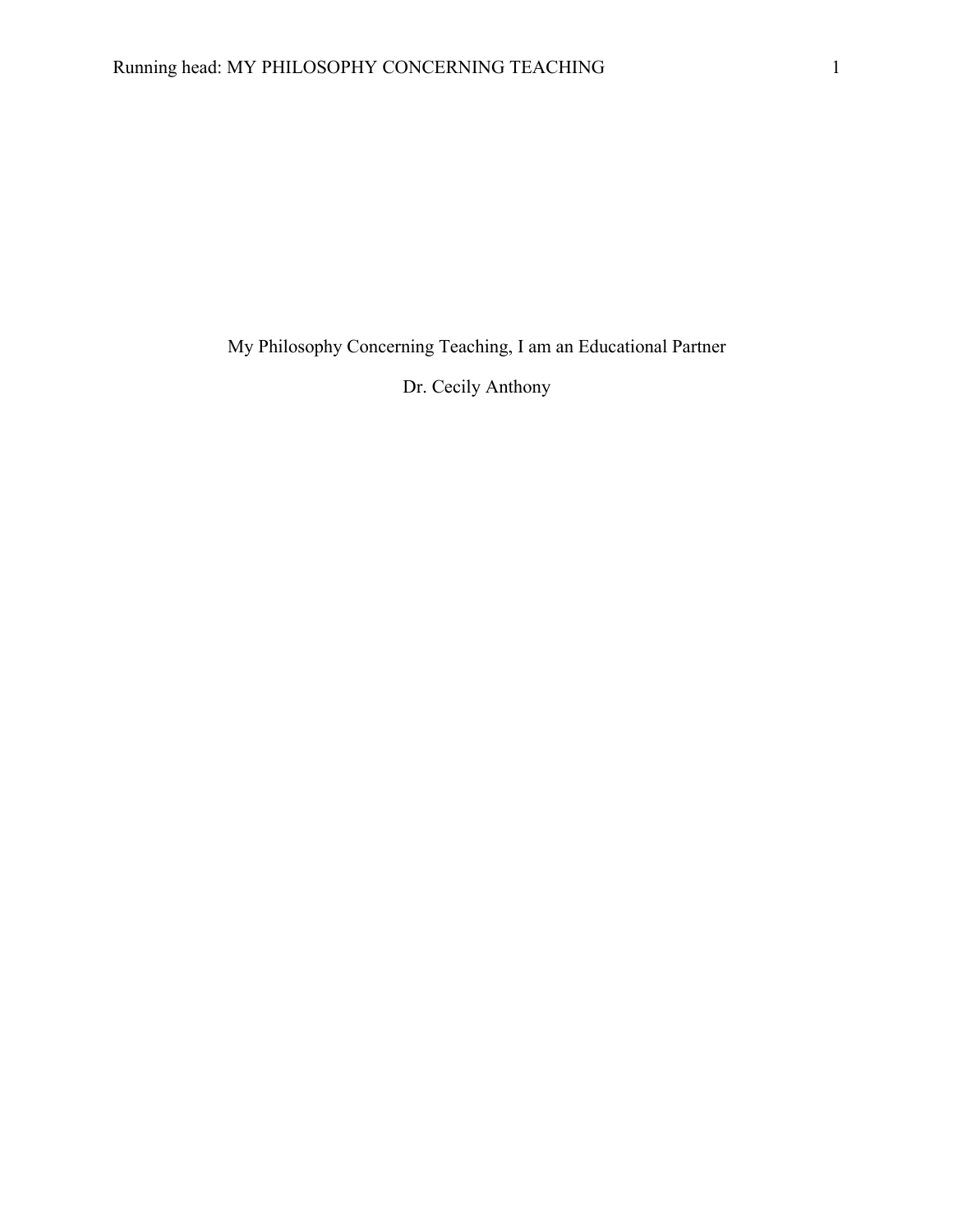## My Philosophy Concerning Teaching

A personal philosophy of teaching is difficult to define without determining how it is possible to have arrived at that philosophy in the first place. A theme that has resonated in my teaching and learning experiences has been the Socratic Method. From Moser and Vander Nat (2002), I understand the importance of inquiring about the unknown. Socrates, well known for asking questions in order to draw answers that encourage more questioning, did not write texts that gave wide-ranging answers to the questions regarding life, but his insight became known by way of questions that he would ask of his students. His way of questioning life is evident in his dialogues. His teaching was that of a partnership built with his students.

## **Early Life**

I began my educational journey when I was quite young as my parents instilled in me a philosophy of knowledge that has guided my path. My parents like drill sergeants, put education first. The reasons were to have a good life so I sought after education in order to enjoy a better life. Although, I understand their reasoning, I now have different motives for seeking diligently after the knowledge that my parents hold so dear. I do desire a good life and I live one, but my purpose in life is to give back to my students. Having information is less important to me than sharing the knowledge I have gained with others. This is why I became a teacher; to give back.

## **Learning and Teaching Experiences**

I need to explain my journey so that my philosophy makes sense. I wanted to be a chef. That is what I went to school to do. I envisioned becoming a master chef when I was just starting out. I still have that dream, but my career has taken a much different detour. I enrolled at the Culinary Institute of America right of out high school and graduated with a bachelor's degree in culinary arts management a little less than 4 years later. I worked in the industry for a few years,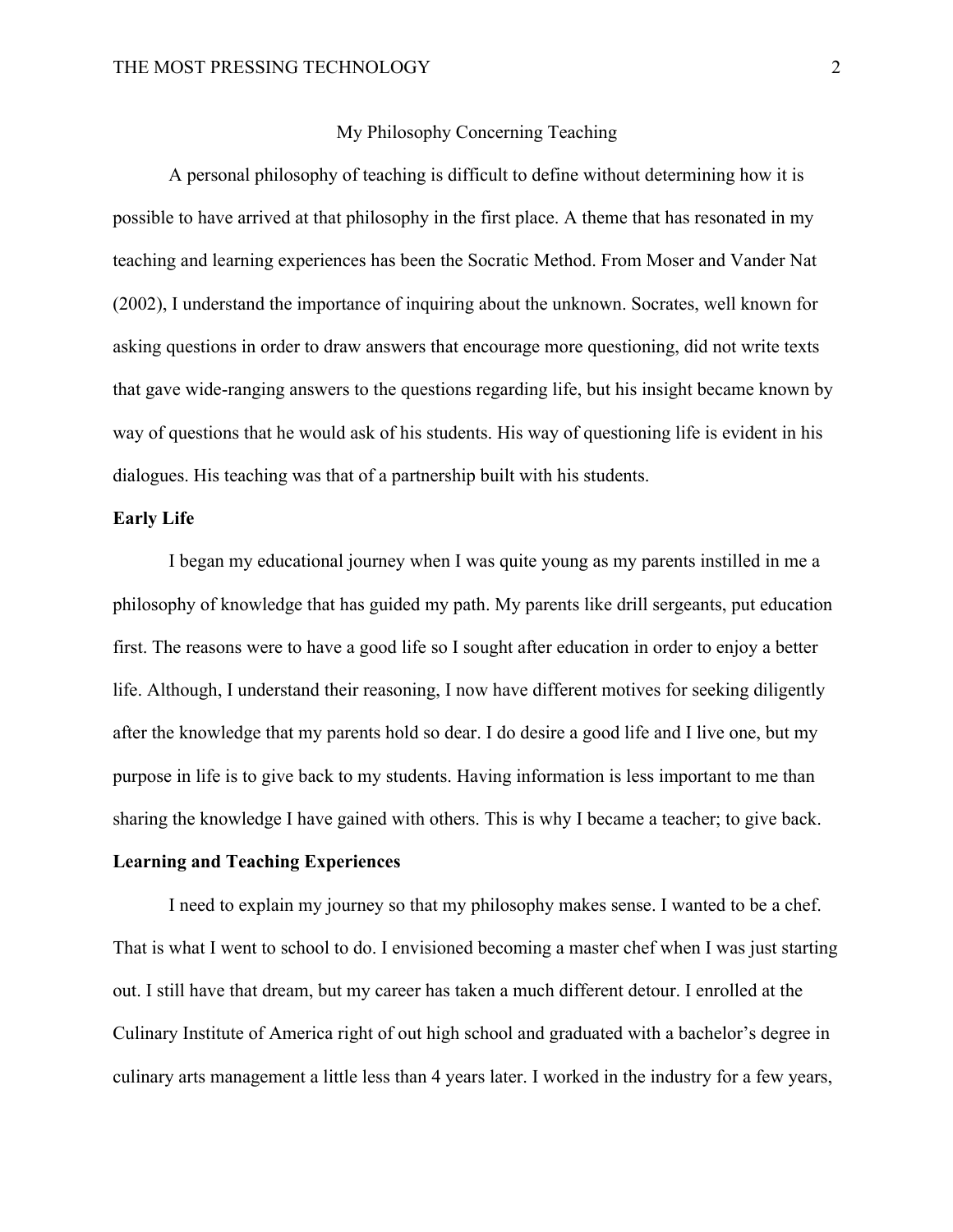and then returned to earn a master's in hospitality administration with a concentration in finance. I love the hospitality industry, but the long hours were taking me further away from my family. By chance, I landed a job as an adjunct professor teaching hospitality management online and this is where my career took a detour. From that little adjunct position, I took on several other adjunct roles and finally my current role as a faculty lead teaching finance to undergraduate students. In that time, I also earned a doctorate in organizational leadership with a concentration in management. A chef with a terminal degree? I never imagined being in this position, but it was the partnerships created with many past professors that ignited my passion to learn and to teach. Many teaching professionals have poured into me throughout my career and now, as a teacher it is my responsibility to create a partnership with my students.

### **My Responsibility as a Teacher**

I take my job as an educator very seriously. It is my responsibility to open the door to knowledge and help my students ask important questions so that they can expand their knowledge, just like with the Socratic method. My job is not to dump information and leave, but knowledge and learning needs to be an ongoing conversation had between students, instructors, peers, professionals, and any other stakeholder important in the student's learning. My responsibility is to bring the information to the table and allow the student to let it take flight.

## **Partnership in the Learning Process**

I inspire my students to reach for the stars and work hard to accomplish their goals, but I want them to put forth the effort so that when they reach those goals they will feel accomplished. As a teaching professional, I understand what it takes to work hard academically and then to enjoy career successes. I began my educational career in culinary school, and then through the process of working and practicing in my field, I began to understand how education could help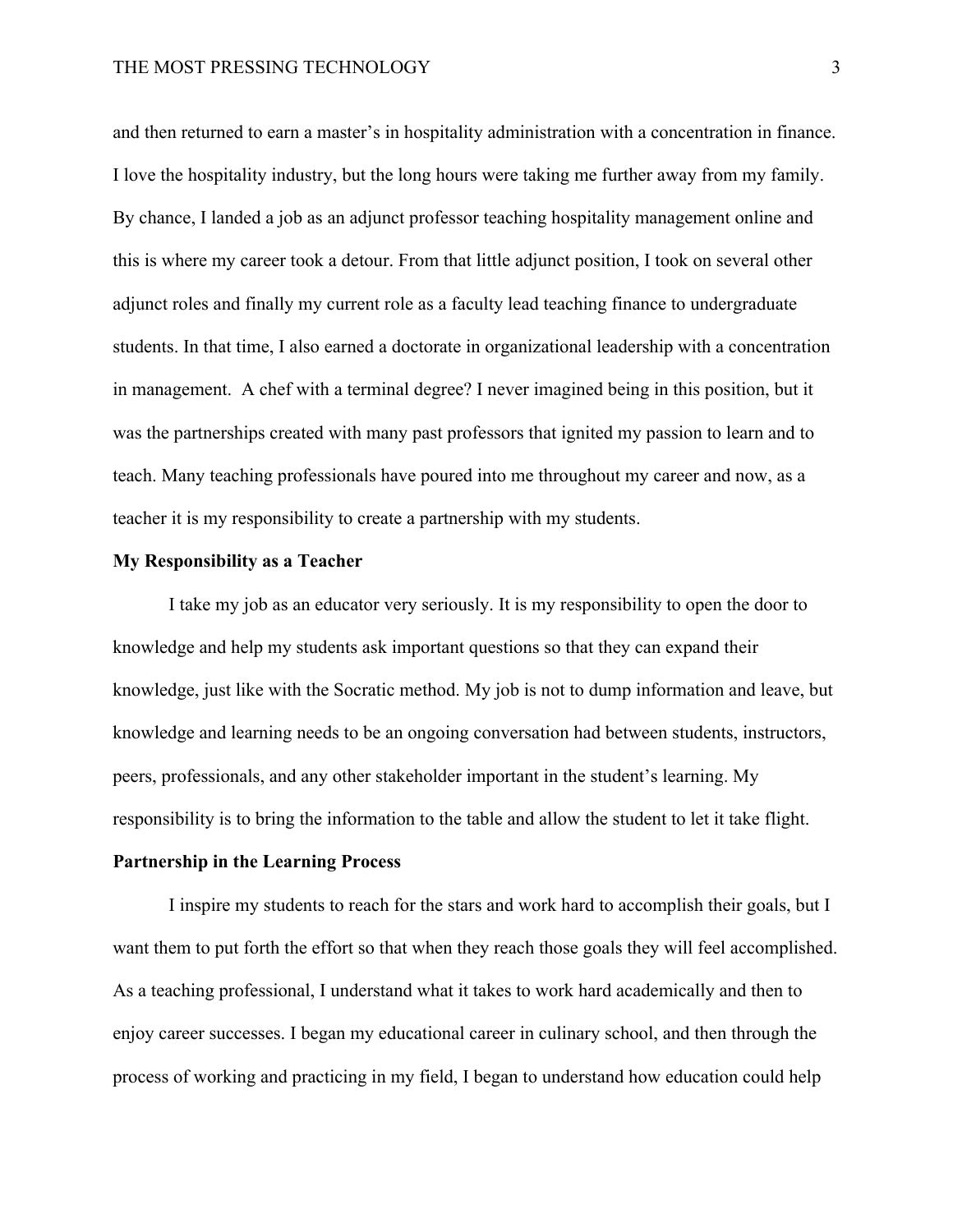me accomplish my goals. I want the same for my students. I always tell them that they need to embrace every challenge that comes their way because these challenges will build character. Ultimately, I am in partnership with my students. I want them to see me as a guide, a caretaker, a counselor and a friend in their educational journey. I encourage them to remain in touch with me on LinkedIn so that I can follow their careers. Even after they have long graduated, I want them to feel that they can still consider me an educational partner.

## **The Learning Environment**

I was taught in traditional learning environments. I sat in classrooms and listened to lectures, watched teachers explain problems on the board and overhead projectors, and had many opportunities to use manipulatives. It was not until I began working on my doctorate that I had the opportunity to learn how my students learn, virtually. Gone are the days when students sit in a classroom and just listen. More and more universities are changing so that students are able to learn at anytime from anywhere. The new learning environment is a challenge, but it is one worth embracing. Out of all my educational experiences, I learned more sitting in front of my computer than I ever did sitting in a classroom listening to rote lectures. I embrace the virtual learning environment. This type of learning is here to stay.

### **Equality and Diversity in Education**

As a minority, I understand the needs of the diverse student populations I teach. There are more minorities seeking opportunities in higher education every day (Auter, 2018) and my success inspires the students who look like me and who fit into any minority segment of the student population. I must be responsible with how I use my success, how I speak to my students, how I embrace them, and the compassion I show toward them as they work hard to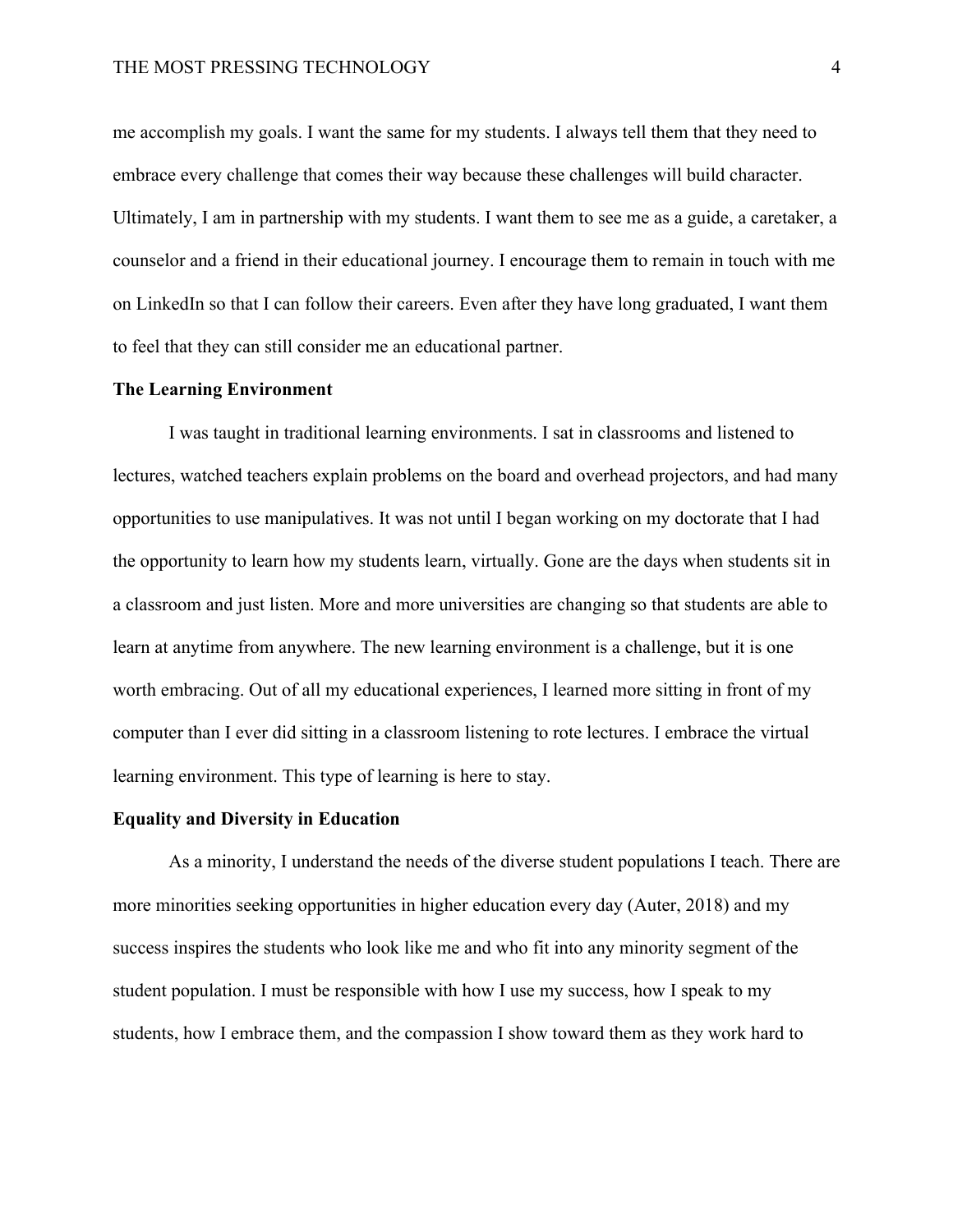increase their academic standing. I am much more than a role model. I am an educational partner and it is important that I take my role seriously.

# **Conclusion**

It is difficult to outline a personal teaching philosophy without going back through my career and identifying moments that set my journey on a path I could never have dreamed of. Socrates had it right when he taught by asking questions and allowing his students to ponder and have some responsibility for their own education. Like Socrates, I consider myself an educational partner with my students. I won't feed them information but I will lead and guide them while respecting their personal educational journeys. I have come a long way in my journey and I am not finished yet. I will be a lifelong learner forming partnerships with those who teach me and it is only fitting that I give back to my students in the same manner. My personal philosophy of teaching is that of an educational partner.